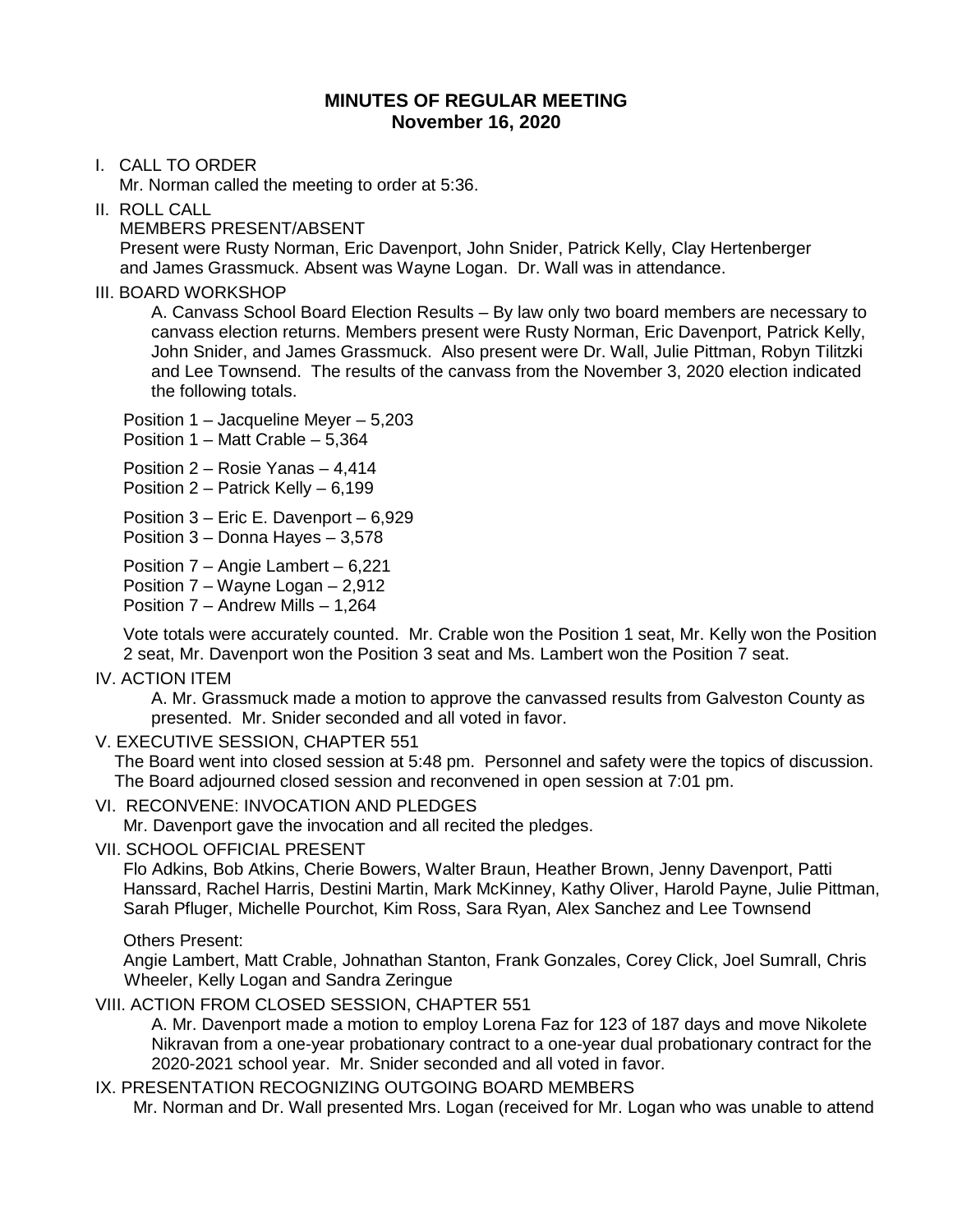the meeting) and Mr. Snider with plaques recognizing their dedicated service to the District.

- X. OATH OF OFFICE POS. 1, 2, 3 AND 7 TERM FOR NEWLY ELECTED TRUSTEES Julie Pittman, notary for the District, swore in Matt Crable, Position 1; Patrick Kelly, Position 2; Eric Davenport, Position 3; and Angie Lambert, Position 7. They will serve a 4-year term ending in November, 2024. They each took their seats at the Board table.
- XI. REORGANIZATION OF BOARD ELECTION OF OFFICERS The members of the Board determined the following officers: Rusty Norman – President, Eric Davenport – Vice President and James Grassmuck – Secretary
- XII. RECOGNITIONS

A. The District recognized a group of individuals for their heroic actions with a medical emergency situation with a staff member at SFJH on Thursday, November 5, 2020. Students assisting were Stetson Moeller, Damon Cuello, Austin Williams, Bradley Neill, Riley Baldridge, Fransesco Pignataro, Ivy Childress and Arwynn Bailey. Staff members assisting were Brianna Keel, Natasha Wulf, Selena Briones, Johnny Banda, Monica McCollum, Rachael Schoen, Tara Lopez and Flo Adkins.

B. Employees of the month for November are: Gail Ballinger, Barnett; Marissa Hurry, Kubacak; Lindsey Garcia, RJW; James Tonnies, SFJH; Amber Noto, SFHS; Nathan Edman, Transportation; Bradley Baugh, M&O; Sheila Davila, Custodial; Maggie Panciera, Nutrition Services; Becky Wright, Admin.

#### XIII. PUBLIC COMMENT ON AGENDA ITEMS

No one signed up to speak at the meeting.

#### XIV. INFORMATION ITEMS

A. Mr. Atkins updated the Board on high school addition and renovations and other projects in the District. Mrs. Ross gave an update on current Covid cases of 8 and a sum total of 29. She updated the Board on a recent TEA provision for the 2020-2021 school year to bring back virtural students who are struggling and low performing learners, who may also be showing poor attendance.

B. Mrs. Davenport updated the Board on staff attendance for the 1st nine weeks. Kubacak had the highest at 97.8%.

C. Mr. Sanchez presented the Quarterly Investment Report for the 1st Quarter.

## XV. CONSENT AGENDA

 Mr. Davenport made a motion to approve the consent agenda items as presented. Mr. Grassmuck seconded and all voted in favor.

- A. Minutes of October 14, 2020 and October 19, 2020
- B. Accounts Payable \$1,550,551.97
- C. Budget Amendment #4
- D. Student Transfers
- E. General Merchandising Fast Food Bid Awards

## XVI. REGULAR AGENDA

A. Mr. Hertenberger made a motion to approve the proposal by Kirst Kosmiski to provide construction documents for bids and specifications for the High School storm water inlet repairs for a cost not to exceed \$29,000.00. Mr. Kelly seconded and all voted in favor.

B. Mr. Kelly made a motion to approve the proposal by Letsos Company to install a new tankless boiler at SFJH at a price not to exceed \$79,879.00. Mr. Hertenberger seconded and all voted in favor.

C. Mr. Davenport made a motion to approve the purchase of partial FFE for the 2020 SFHS addition at a cost to the District not to exceed \$48,421.53. Mr. Kelly seconded and all voted in favor.

D. Mr. Kelly made a motion to approve the purchase of Palo Alto Firewall installation, Premium Support for one-year, and Firewall Subscriptions for Threat Prevention and URL filtering for a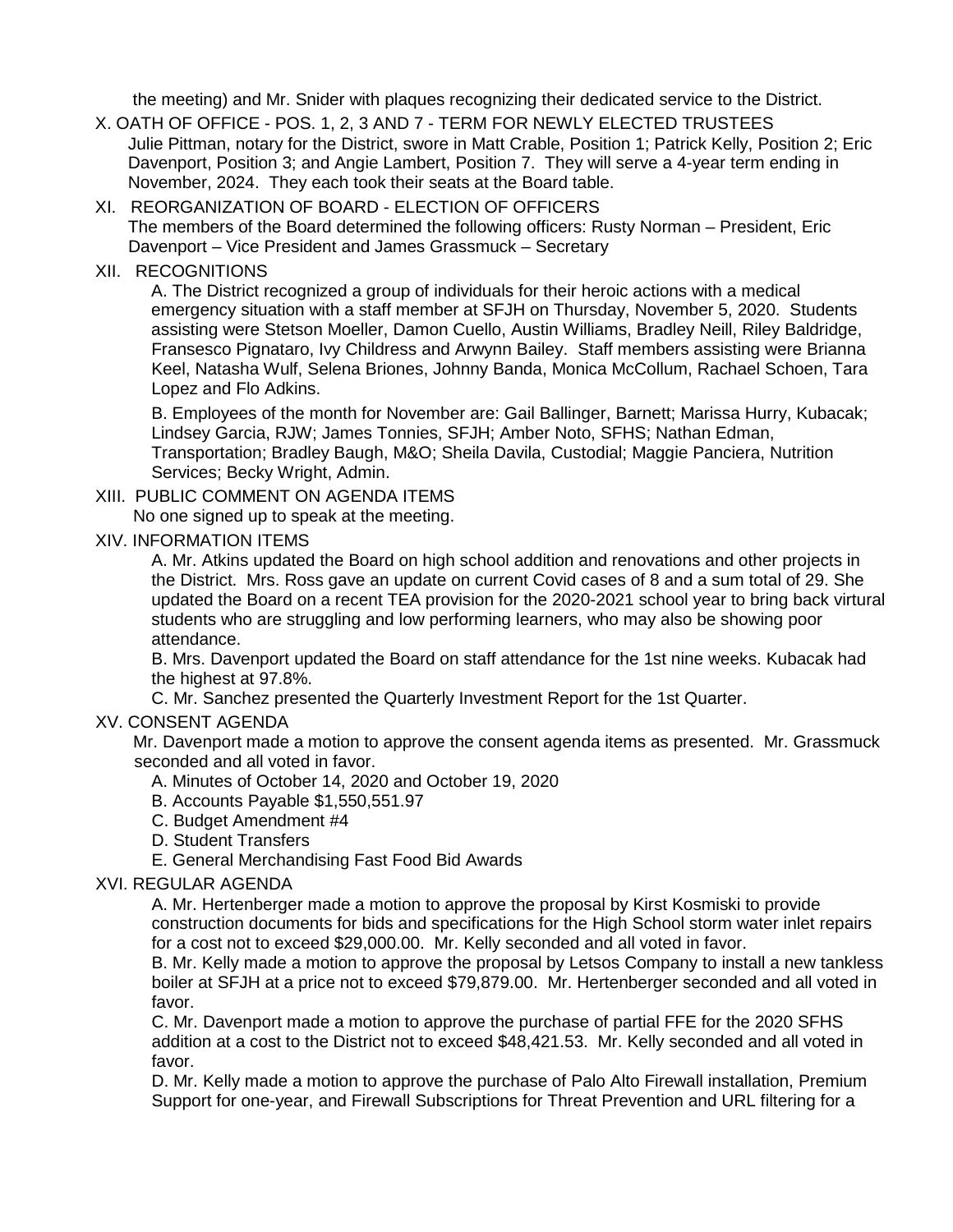year at a cost of \$57,385.75 with a final cost to SFISD after E-rate funding of \$30,620.84. Mr. Davenport seconded and all voted in favor.

E. Mr. Grassmuck made a motion to approve the resolution of the Board regarding Santa Fe ISD's receipt of the Office of the Governor Grant for Juvenile Justice and Truancy Prevention. Mr. Hertenberger seconded and all voted in favor.

XVII. BOARD COMMUNICATION

Mrs. Townsend

- Welcomed the new Board members. Business office is currently accepting bids for the District's depository contract from Financial Institutions more information can be found on their department website.
- Mr. Atkins

• Welcomed the new Board members. Wished everyone a Happy Thanksgiving.

Ms. Hanssard

• Welcomed the new Board members. Shared that the SFTXEF will be awarding grants to teachers on November 20<sup>th</sup>. Provided a calendar of events for December. Galveston Daily News will feature a story on Coach Kyle Grassmuck. Shared that there is a "SFISD Policy & Regulations" tab on the front page of the District website to make it easier for parents and the community to access. Wished everyone a Happy Thanksgiving.

Mrs. Ross

• Welcomed the new Board members. Shared that the teachers have been working very hard and it shows in the data that is being gathered. Excited to bring the District's long range plans and updated data to the Board in January. Wished everyone a Happy Thanksgiving.

Ms. Lambert

• Genuinely grateful to have this opportunity and looking forward to working with everyone.

Mr. Grassmuck

- Welcomed the new Board members. Remarkable improvement in transportation over the last year. Hopefully that will help our premiums. Happy Thanksgiving.
- Mr. Hertenberger
	- Congratulated the new Board members and look forward to working with you. Congratulated the employees of the month. Happy Thanksgiving.
- Mr. Davenport
	- Welcomed the new Board members and their families. Thanked Mr. Logan and Mr. Snider on their service. Thanked all of his supporters for their votes. Thanked the finance team for their hard work. Thanked teachers for leading by example with the high staff attendance numbers. Popped into the JH and Kubacak on Friday. Thanked Dr. Adkins and Mr. Payne for their staff being so kind and the students were very well behaved. Thanked his wife for her support with their family while he has been serving on the Board.

Mr. Crable

• Excited and really humbled by the opportunity. He will put in the hard work to make our school district the best that it can be.

Mr. Kelly

• Congratulated the new Board members and look forward to working with you both. Congratulated Mr. Davenport on his re-election. Thank you to the staff for all that you do in making it easier for us to do our jobs as Board members. Wished everyone a safe Thanksgiving.

Dr. Wall

• Thanked everyone for all they do during such challenging times. Teachers and leaders are working extremely hard and we are very appreciative of them. Wished everyone a happy and restful Thanksgiving break. Congratulated the new Board members and thanked the outgoing Board members. Planning on a TEAM of 8 training on December 9th.